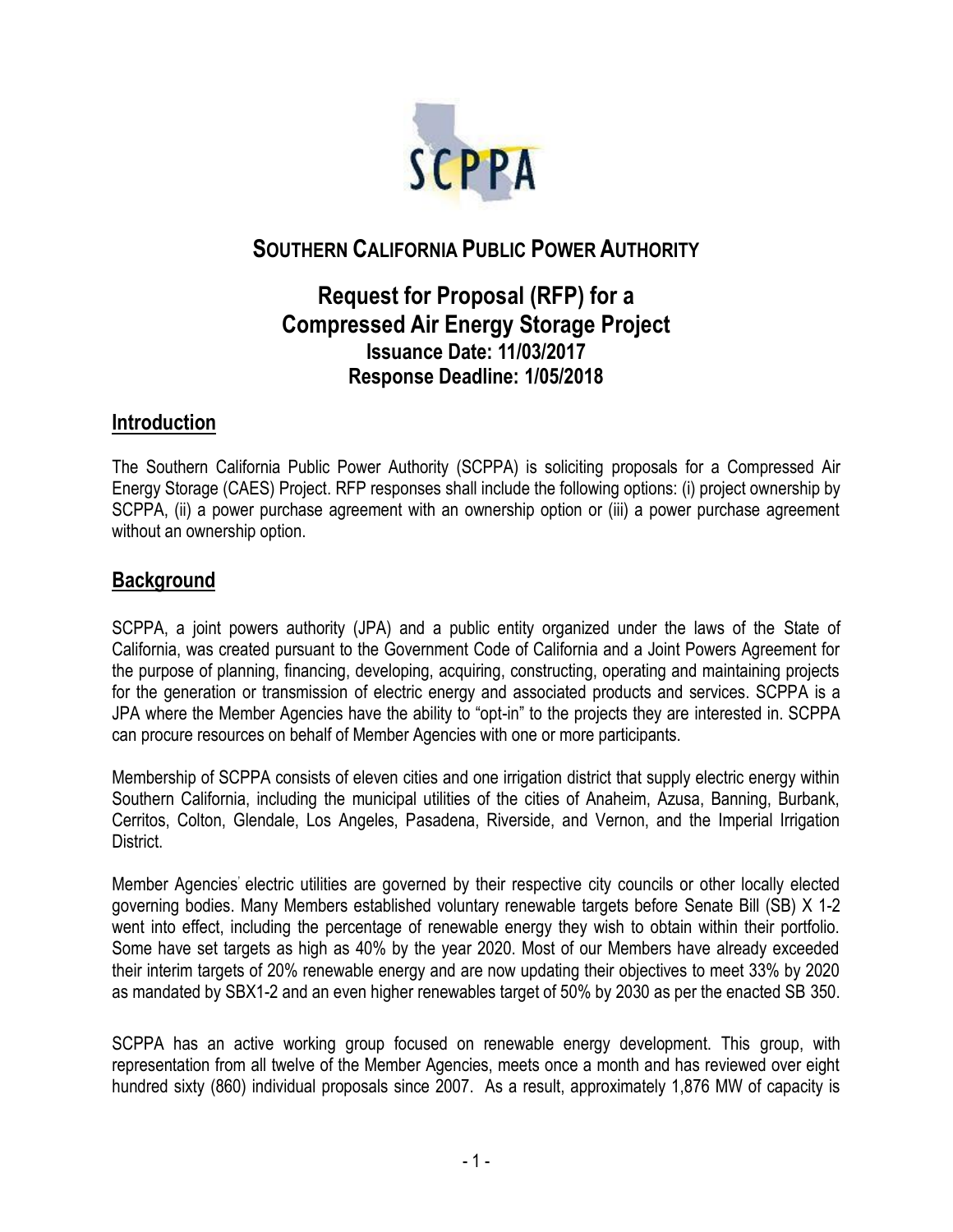now being or will be delivered through SCPPA resources in support of its members' renewable energy goals.

## **Area of Interest**

SCPPA members have expressed interest in gathering technical assessments and related cost information, to the extent possible, for CAES technologies to meet the needs of their respective electric utilities and the communities that they serve. Recognizing that the CAES market is broad and multiple technologies can be used to store energy, SCPPA is only requesting and accepting proposals offered by Respondents on only technologies that are CAES to be used by electric utilities or their customers to improve their respective operating efficiencies and/or reduce operating costs of their facilities or homes with a Megawatt (MW) output of greater than 100 MW.

The intended location for the CAES project will be at or adjacent to the Intermountain Power Project (IPP) located in Delta, Utah, which is a generation facility owned by the Intermountain Power Agency (IPA). Other locations for this project may be identified by the bidders subject to approval by SCPPA. SCPPA and its members intend to utilize CAES as part of their portfolio in support of adding renewables or other technologies to aid in meeting higher renewable target by 2030. If bidders intend to include Investment Tax Credits (ITC) from the integration of renewable energies as a part of their proposal, bidders shall also include the details of the renewable technology being proposed as well as the pricing details in Table 2 below

## **Required Elements of Proposals**

**1. Transmittal Letter:** Provide a brief statement of the Respondent's understanding of the work to be done and commitment to perform the work as scheduled, including a summary of any exceptions taken to the RFP requirements, statement of work, specifications, and reference to any proposed contractual terms and conditions required by the Respondent. An officer authorized to bind must sign the proposal on behalf of the Respondent and must include the following declarations on the Transmittal Letter:

> *"This proposal is genuine, and not sham or collusive, nor made in the interest or in behalf of any person not herein named; the respondent has not directly or indirectly induced or solicited any other respondent to put in a sham bid, or any other person, firm or corporation to refrain from submitting a proposal; and the respondent has not in any manner sought by collusion to secure for themselves an advantage over any other respondent."*

- **2. Applicant Information:** Provide the legal name of the company or entity making the proposal, the legal structure or form of the entity (e.g., Corporation, or LLC), physical address, e-mail address, telephone, and names and titles of individuals authorized to represent the Respondent
- **3. Project Details**: The specific information that SCPPA is requesting regarding the proposed compressed air energy storage project includes, but is not limited to: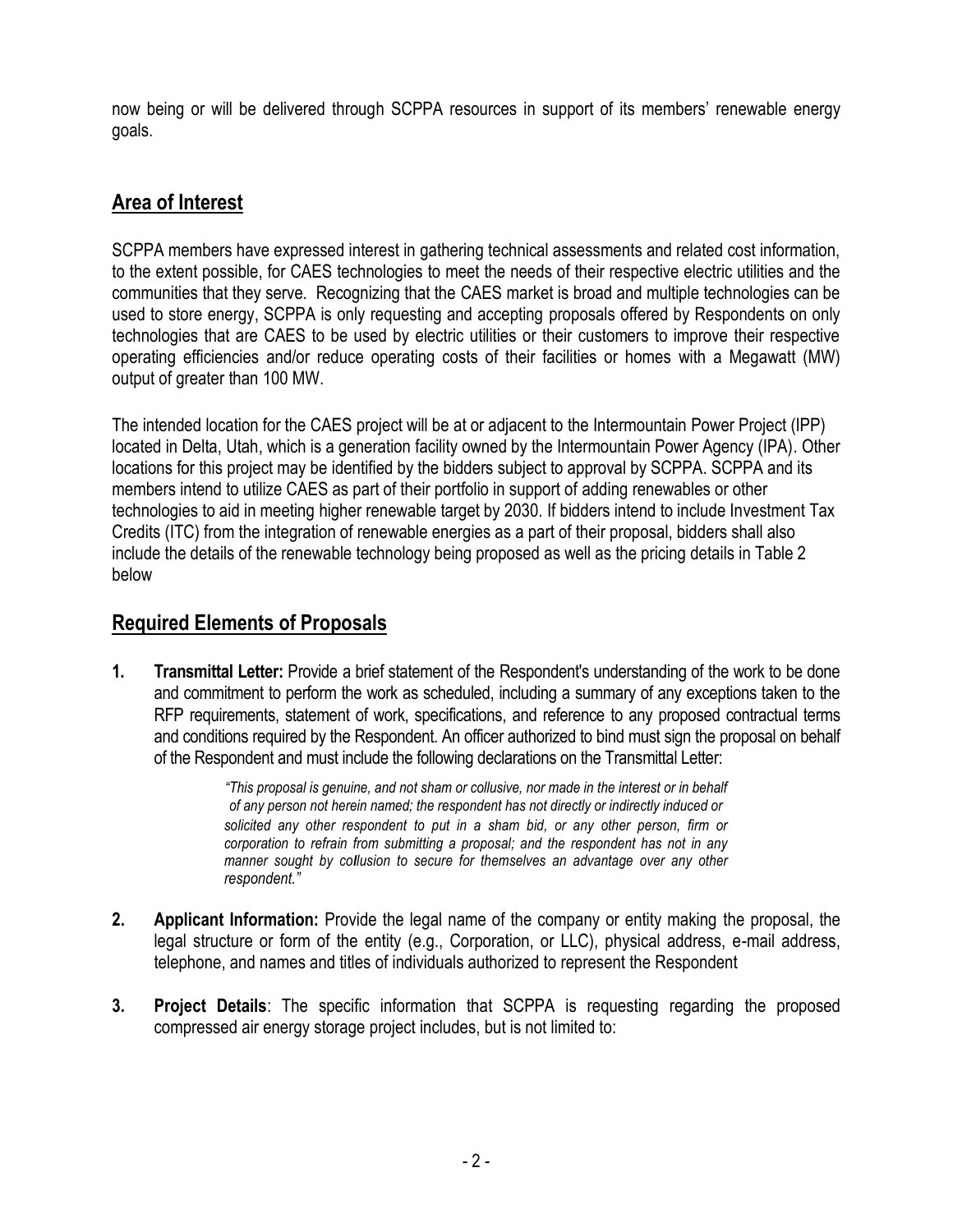| <b>Table 1 - Project Details</b>  |                                                                                                            |  |  |  |  |  |
|-----------------------------------|------------------------------------------------------------------------------------------------------------|--|--|--|--|--|
| <b>Project Description</b>        | <b>Project Name</b>                                                                                        |  |  |  |  |  |
|                                   | <b>Proposed Facility Location</b>                                                                          |  |  |  |  |  |
|                                   | Point of Delivery (CAISO Grid with preference of SP15, IPP Switchyard,                                     |  |  |  |  |  |
|                                   | etc.                                                                                                       |  |  |  |  |  |
|                                   | Contract Term/Structure (ownership, PPA with and without                                                   |  |  |  |  |  |
|                                   | ownership/buyout option, and time frame for buyout eligibility)                                            |  |  |  |  |  |
| Capacity                          | <b>Storage Capacity</b>                                                                                    |  |  |  |  |  |
|                                   | Storage Medium                                                                                             |  |  |  |  |  |
|                                   | Storage Duration at Rated Output (hours)                                                                   |  |  |  |  |  |
|                                   | <b>Generation Capacity</b>                                                                                 |  |  |  |  |  |
|                                   | <b>Output MW</b>                                                                                           |  |  |  |  |  |
|                                   | <b>Total Available MWh</b>                                                                                 |  |  |  |  |  |
|                                   | <b>Heat Rate Curves</b>                                                                                    |  |  |  |  |  |
|                                   | VAR support capabilities/synchronous condenser capabilities                                                |  |  |  |  |  |
|                                   | <b>Generator Size and Characteristics</b>                                                                  |  |  |  |  |  |
|                                   | <b>Compression Capacity</b>                                                                                |  |  |  |  |  |
|                                   | Input MW                                                                                                   |  |  |  |  |  |
|                                   | <b>Total Available MWh</b>                                                                                 |  |  |  |  |  |
| <b>Fuel Source</b>                | Input MMBtu/hr                                                                                             |  |  |  |  |  |
|                                   | Gas Source and Pipeline Route                                                                              |  |  |  |  |  |
|                                   | <b>Fuel Gas Contracting Strategy</b>                                                                       |  |  |  |  |  |
|                                   | Potential for Use of Alternative Fuels                                                                     |  |  |  |  |  |
| <b>Regulatory Compliance</b>      | Compliance with the CEC Guidebook                                                                          |  |  |  |  |  |
|                                   | Compliance with all applicable local, state, and federal regulatory                                        |  |  |  |  |  |
| <b>Expected Emissions Profile</b> | requirements<br><b>Forecasted Emissions</b>                                                                |  |  |  |  |  |
|                                   |                                                                                                            |  |  |  |  |  |
|                                   | <b>Proposed Emission Controls</b>                                                                          |  |  |  |  |  |
|                                   | <b>Compliance with Emissions Regulations</b>                                                               |  |  |  |  |  |
| <b>Reliability Data</b>           | Dynamic Emission Profiles during Steady Operation and Ramping                                              |  |  |  |  |  |
|                                   | <b>Operating Hours of Existing Units</b><br><b>Historical Availability Factors</b>                         |  |  |  |  |  |
|                                   |                                                                                                            |  |  |  |  |  |
|                                   | <b>Historical Forced Outage Rates</b>                                                                      |  |  |  |  |  |
| <b>Availability</b>               | List of Manufacturers for all Major Pieces of Equipment<br>24/7, Day shift, Night Shift, or Emergency Only |  |  |  |  |  |
|                                   |                                                                                                            |  |  |  |  |  |
|                                   | <b>Replacement Cost</b>                                                                                    |  |  |  |  |  |
|                                   | Guaranteed Minimum Annual Availability (%)                                                                 |  |  |  |  |  |
| <b>Energy Availability</b>        | <b>Performance Penalty</b>                                                                                 |  |  |  |  |  |
|                                   | Maximum and Minimum Capacity Factors                                                                       |  |  |  |  |  |
| <b>Round Trip Efficiency</b>      | <b>Resource Availability Profile</b>                                                                       |  |  |  |  |  |
| (Facility Full Cycle Efficiency   | Break down of Energy Required for Charging                                                                 |  |  |  |  |  |
| and Heat Rate)                    | Efficiencies and Losses for all Cycle Stages including Compression and                                     |  |  |  |  |  |
|                                   | discharge Efficiencies from Storage Facilities                                                             |  |  |  |  |  |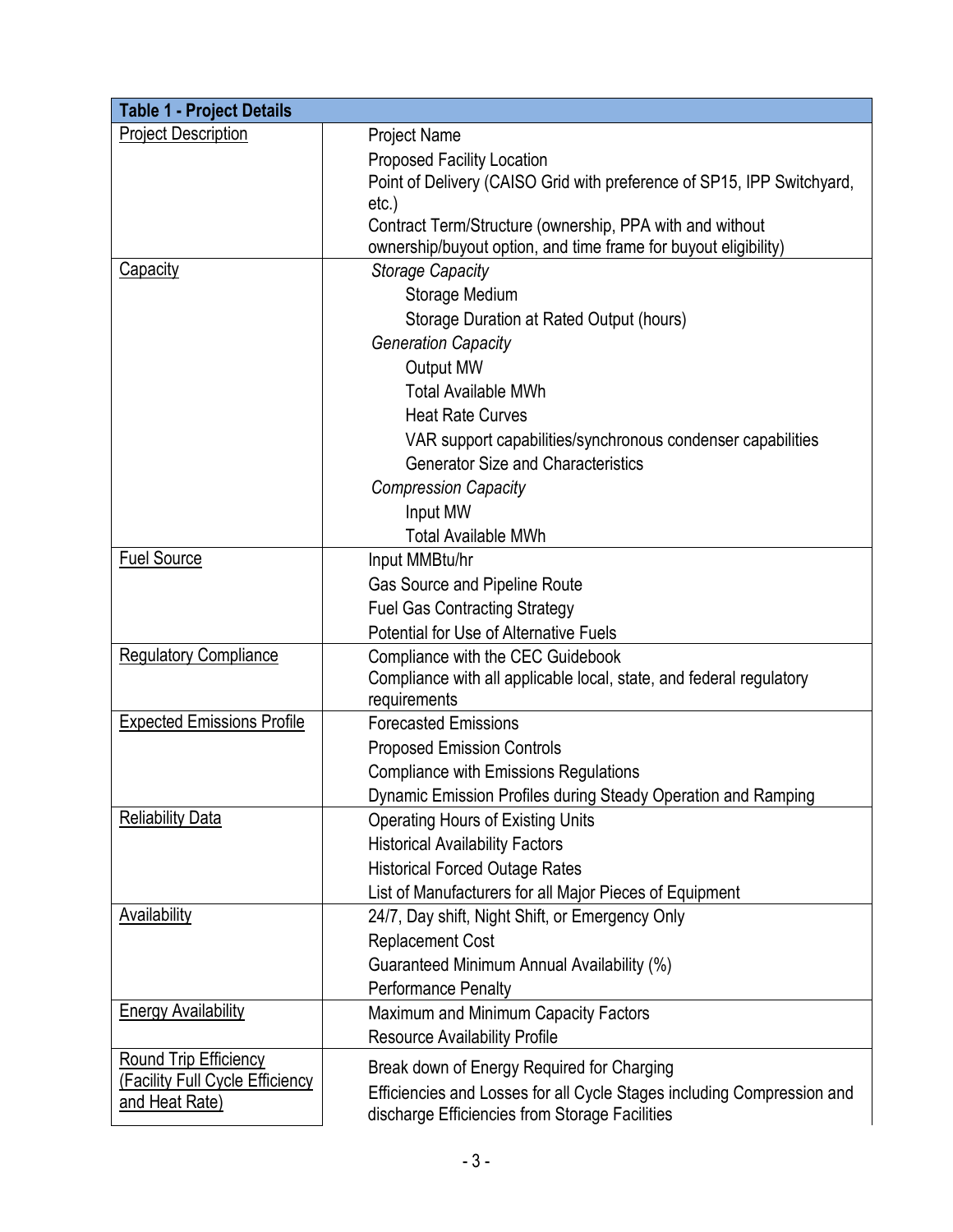|                                     | Total Gas Input Requirements at Applicable Cycle Stages                                                      |  |  |
|-------------------------------------|--------------------------------------------------------------------------------------------------------------|--|--|
| Delivery Term                       | All delivery term options available including seasonal and/or intra-day<br>delivery profile options          |  |  |
| Dispatchability                     | Effect of Maximum Storage Pressure on Compression and Ability to take<br>Energy from the Grid                |  |  |
|                                     | <b>Generator Clutch Options and Costs</b>                                                                    |  |  |
| <b>Facility Flexibility</b>         | Startup/shutdown time including cold start, warm start, hot start, or other<br>startup/shutdown restrictions |  |  |
|                                     | Ramp up/ramp down times                                                                                      |  |  |
| <b>Expansion Options</b>            | <b>Additional Size Capacity</b>                                                                              |  |  |
|                                     | <b>Additional Cost for Expansion</b>                                                                         |  |  |
| Operational Procedures <sup>1</sup> | Operational Procedures for Remote and Local Dispatch of CAES                                                 |  |  |
|                                     | Different Operational Procedure with other SCPPA Members                                                     |  |  |
|                                     | Different Operational Procedure without other SCPPA Members                                                  |  |  |
| <b>Control System</b>               | Control to generation and compressor applications described                                                  |  |  |
| <b>Usage Application</b>            | Ancillary Service and Cost Breakdown                                                                         |  |  |
| <b>Proposed Schedule</b>            | <b>Construction Schedule</b>                                                                                 |  |  |
|                                     | Proposed Commercial Operation Date (COD)                                                                     |  |  |
| <b>Miscellaneous</b>                | Separate from IPP Operations except for Interconnection                                                      |  |  |

<sup>1</sup> SCPPA participants reserve the right to directly dispatch and control CAES system.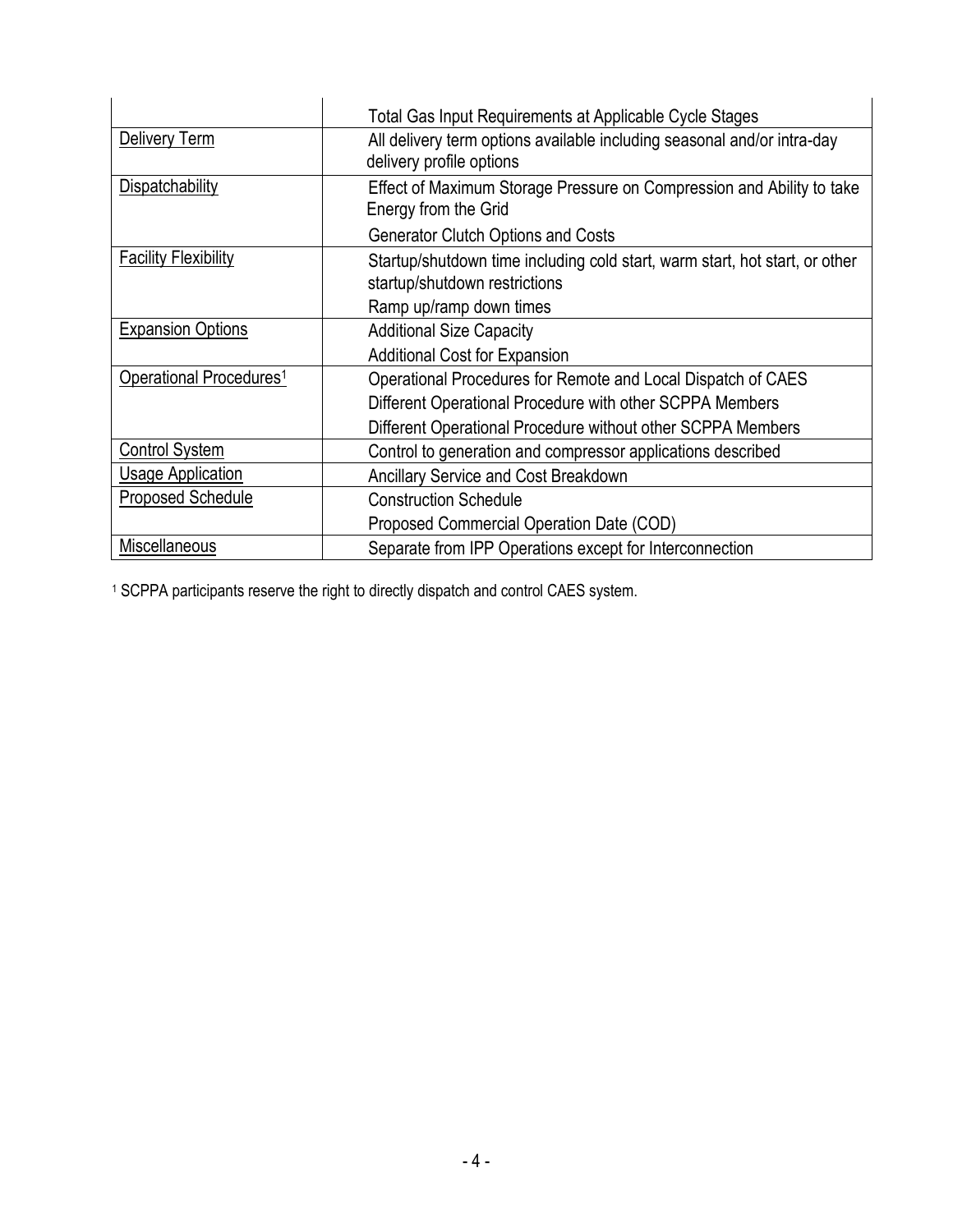| Table 2 - Project Costs <sup>1234</sup>                 |                     |                                 |              |                        |                       |  |  |
|---------------------------------------------------------|---------------------|---------------------------------|--------------|------------------------|-----------------------|--|--|
| Location                                                | Ownership           | <b>Cost Description</b>         | <b>Units</b> | Cost w/o<br><b>ITC</b> | Cost w/<br><b>ITC</b> |  |  |
| On IPA<br>Property                                      | <b>SCPPA</b>        | Capital Cost (\$/kW)            | \$/kW        |                        |                       |  |  |
|                                                         |                     | O&M Costs (\$/year)             | \$/Year      |                        |                       |  |  |
|                                                         |                     | Total Life Cycle Costs (\$/MWh) | \$/MWh       |                        |                       |  |  |
|                                                         |                     | Generation Costs (\$/MWh)       | \$/MWh       |                        |                       |  |  |
|                                                         |                     | Compression (\$/MWh)            | \$/MWh       |                        |                       |  |  |
|                                                         | Contractor          | PPA (\$/MWh)                    | \$/MWh       |                        |                       |  |  |
|                                                         |                     | Generation Costs (\$/MWh)       | \$/MWh       |                        |                       |  |  |
|                                                         |                     | Compression (\$/MWh)            | \$/MWh       |                        |                       |  |  |
|                                                         |                     | <b>Buyout Price</b>             | \$           |                        |                       |  |  |
|                                                         |                     | Capacity Cost                   | \$/MW        |                        |                       |  |  |
| Adjacent<br>to IPA<br>Property,<br>or other<br>location | <b>SCPPA</b>        | Capital Cost (\$/kW)            | \$/kW        |                        |                       |  |  |
|                                                         |                     | O&M Costs (\$/year)             | \$/Year      |                        |                       |  |  |
|                                                         |                     | Total Life Cycle Costs (\$/MWh) | \$/MWh       |                        |                       |  |  |
|                                                         |                     | Generation Costs (\$/MWh)       | \$/MWh       |                        |                       |  |  |
|                                                         |                     | Compression (\$/MWh)            | \$/MWh       |                        |                       |  |  |
|                                                         | Contractor<br>(PPA) | Life Cycle (\$/MWh per year)    | \$/MWh       |                        |                       |  |  |
|                                                         |                     | Generation Costs (\$/MWh)       | \$/MWh       |                        |                       |  |  |
|                                                         |                     | Compression (\$/MWh)            | \$/MWh       |                        |                       |  |  |
|                                                         |                     | <b>Buyout Price</b>             | \$           |                        |                       |  |  |
|                                                         |                     | <b>Capacity Cost</b>            | \$/MW        |                        |                       |  |  |
|                                                         |                     |                                 |              |                        |                       |  |  |

<sup>1</sup> Cost of transmission to a delivery point shall be included in the Cost of Energy to any of the delivery points where one or more of the SCPPA Members can receive energy (CAISO Grid or IPP Switchyard). Other delivery points may be identified by Respondents on the condition that any and all associated costs of transmission ancillary services and scheduling are included up to the Point of Delivery. Project costs shall include the full cost of delivery to the customers of SCPPA Members within Southern California. The point of delivery to the CAISO must indicate whether the project qualifies for Resource Adequacy and/or Local Capacity Requirement capacity benefits. <sup>2</sup>Ownership option after Investment Tax Credits (ITCs) have been fully claimed by Contractor. If the proposal includes an offer of ownership to SCPPA, describe the proposed ownership, terms and conditions, floors and ceilings for purchase price at different option dates, beginning after ITC capture and up to the end of the term, and operational structures (e.g., 100% SCPPA owned turnkey, corporation, general partnership, limited partnership).

<sup>3</sup> Provide a cost breakdown for each attribute in the Project Costs table.

<sup>4</sup> Buyers shall receive Bucket 1 Renewable Energy Credit if renewables are used to charge CAES and shall be included in cost of energy where applicable.

- **4. Experience:** Respondent will clearly identify project participants and management team including those responsible for design, construction, permitting, operations and maintenance.
	- a. Describe your firm's organizational structure, management qualifications, and other contract related qualifications, including number of years the firm has been in business.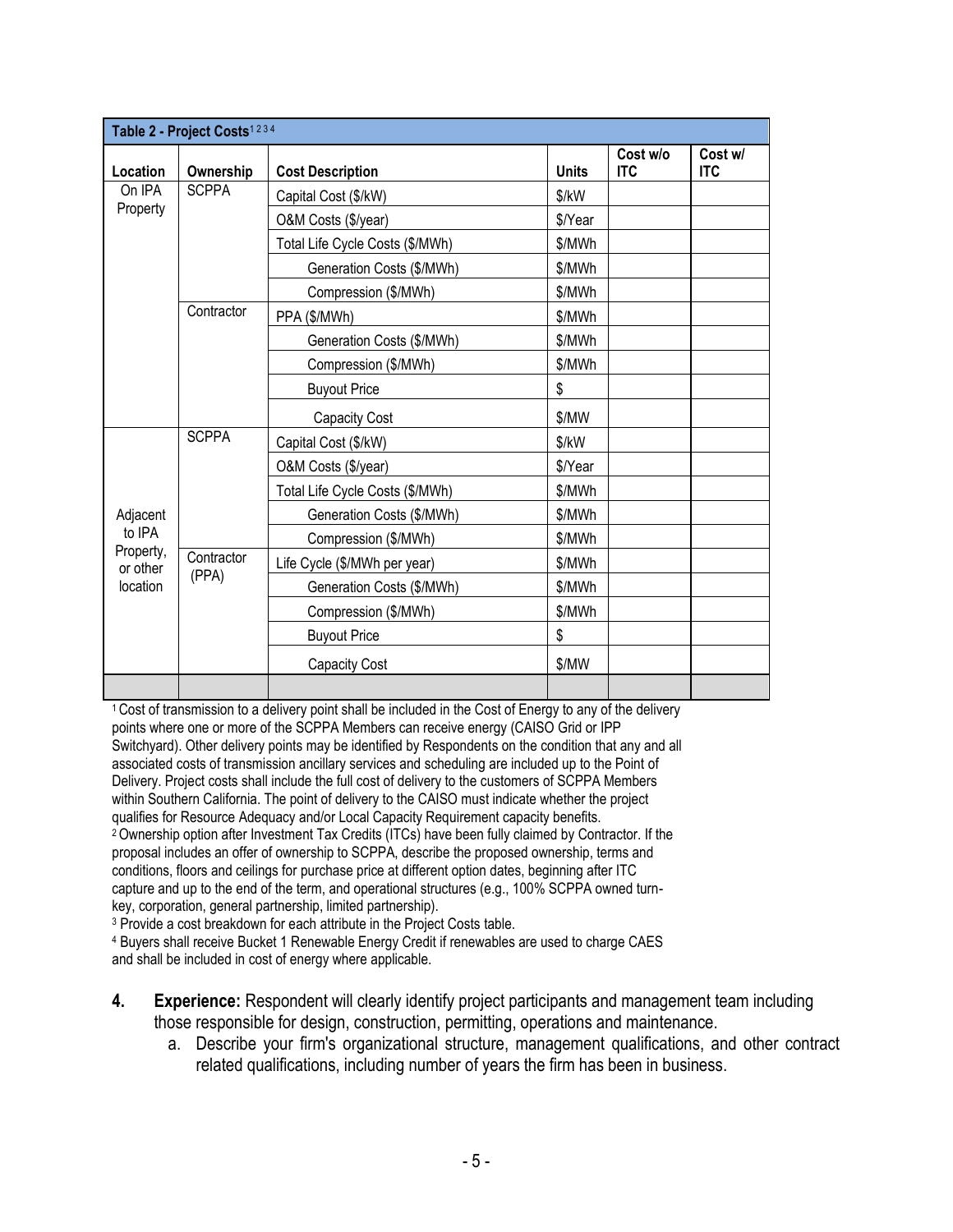- b. Specify key employees and describe their experience with the development, construction, finance closing, commercial operation, and maintenance of similar projects as proposed by Respondent in response to this RFP.
- c. Provide current financial statements of all entities involved as Project participants or as part of the management team. This shall include items such as audited financial statements (not more than twelve months old) annual reports, FERC Form 1, and any other applicable financial information. If none of the above is available, Respondent shall provide verifiable financial statements for the past three (3) years if available and Respondent's Dunn & Bradstreet identification number, where available.
- d. Provide a commitment statement for the retention and use of key employees as proposed, their availability to initiate and sustain the proposal, as well as planned supplemental employees if key employees are not available to assure project delivery.
- e. Indicate any and all pending litigation that could affect the viability of Respondent's proposal or Respondent's financial stability.
- f. Identify existing projects in commercial operation that Respondent has developed and/or operates. Provide a list of references for similar projects completed, including a contact person, phone number and address.
- g. State whether Respondent will use subcontractors to perform services pursuant to the contract. Should the use of subcontractors be included, Respondent shall provide the same assurances of competence for the subcontractor, plus the demonstrated ability to manage and supervise the subcontracted work. Subcontractors shall not be allowed to further subcontract with others for work on this program. The provisions of this contract shall apply to all subcontractors in the same manner as to the Respondent.

## **RFP Schedule\***

| <b>Action</b>                         | <b>Expected Date</b> |
|---------------------------------------|----------------------|
| <b>RFP</b> Issued                     | November 3, 2017     |
| <b>RFP Questions Cutoff Date</b>      | December 18, 2017    |
| <b>RFP Submittal Deadline</b>         | January 5, 2018      |
| <b>Finalists Notified (Estimated)</b> | February 2, 2018     |

\*RFP Schedule subject to change

The deadline to submit questions on this RFP will be 4:00 PM (PDT) on December 18, 2017. Clarification questions may be addressed electronically via email at [jquan@scppa.org,](mailto:jquan@scppa.org) referencing **CAES RFP** in the subject line. Answers to all questions will be provided within 5 business days.

### **RFP Delivery Requirements**

One (1) electronic copy of your submittal should be delivered no later than 4:00 pm PST on January 5, 2018 e-mailed to: [jquan@scppa.org](mailto:jquan@scppa.org) with Subject/Title as:

#### **[Respondent Name] CAES RFP Submittal**

One (1) hard copy of your submittal can or may also be delivered to the address above no later than the time and date referenced above, but hard-copy submittal is not required.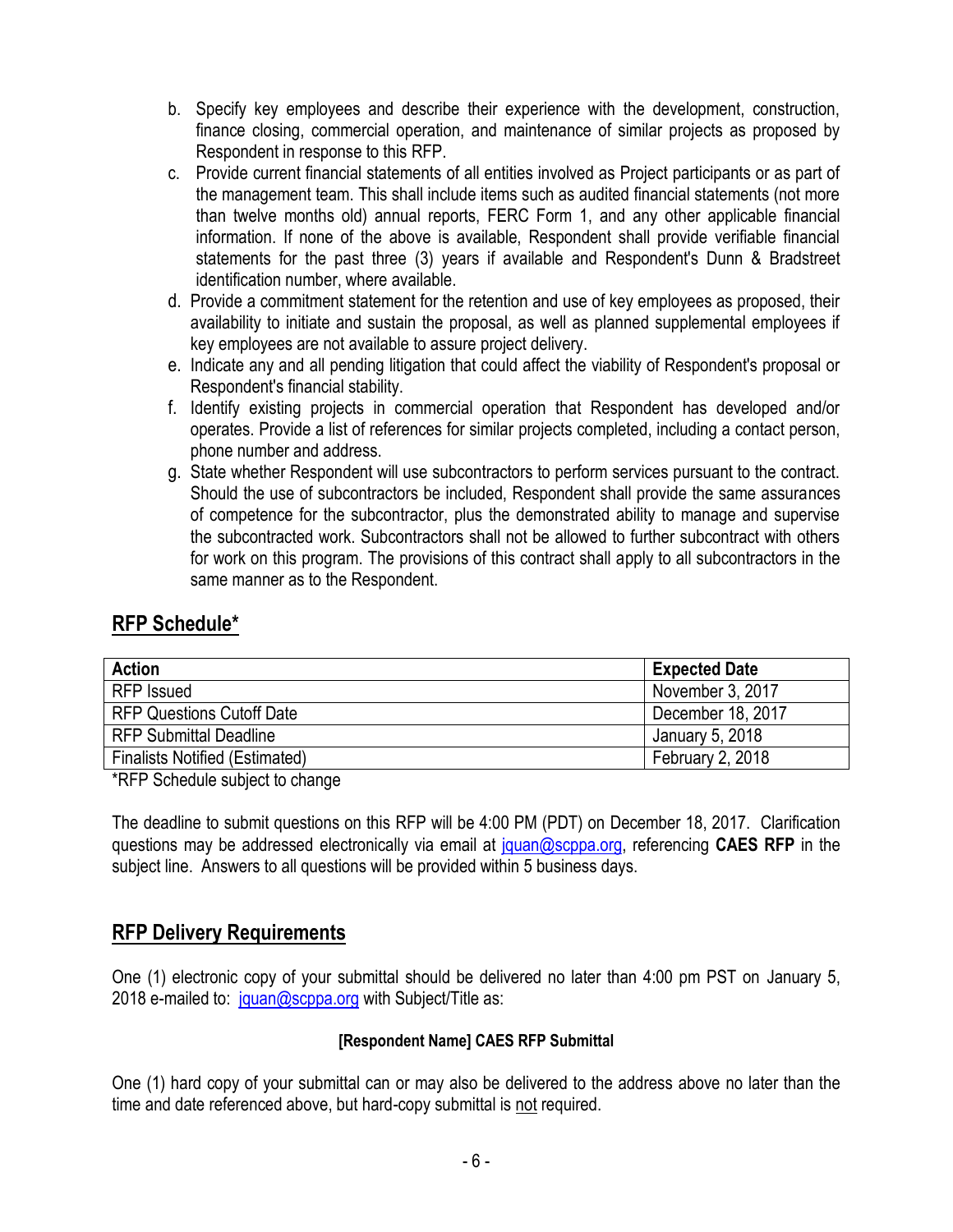Attention: 2017 CAES RFP Southern California Public Power Authority 1160 Nicole Court Glendora, California 91740

SCPPA members seek tangible and timely opportunities to add renewable technologies to their generation portfolios and thus will not entertain experimental or speculative proposals.

Respondents who have previously submitted proposals for consideration and have not received formal regrets notifications from SCPPA may submit updates or revisions to the previous submittals with clearly noted reference to the prior submittal(s) and identify proposed changes, all under a new Transmittal Letter.

Newly submitted proposals by a prior Respondent may make reference to prior submittals for any required elements that have not changed (such as experience) rather than resubmitting boilerplate information.

No contact may be made with the Board of Directors, Committee Members, or SCPPA Member Agencies concerning this Request for Proposals.

All information received by SCPPA in response to this Request for Proposals is subject to the California Public Records Act and all submissions may be subject to review in the event of an audit.

#### **Terms and Conditions**

- 1. If selected, SCPPA desires to enter into exclusive negotiations with respondent as may be facilitated through an execution of a Letter of Intent (LOI), Exclusivity Agreement or other agreements.
- 2. SCPPA reserves the right to cancel this RFP at any time, reject any and all proposals and to waive irregularities, if any.
- 3. SCPPA shall determine at its sole discretion the value of any and/or all proposals including price and non-price attributes.
- 4. Proposals may be sub-divided or combined with other proposals, at SCPPA's sole discretion.
- 5. SCPPA shall perform an initial screening evaluation to identify and eliminate any proposals that are, for example, not responsive to the RFP, do not meet the minimum requirements set forth in the RFP, are not economically competitive with other proposals, or are submitted by Respondents that lack appropriate creditworthiness, sufficient financial resources, or qualifications to provide dependable and reliable services for this RFP.
- 6. SCPPA reserves the right to submit follow up questions or inquiries to request clarification of information submitted and to request additional information from any one or more of the Respondents.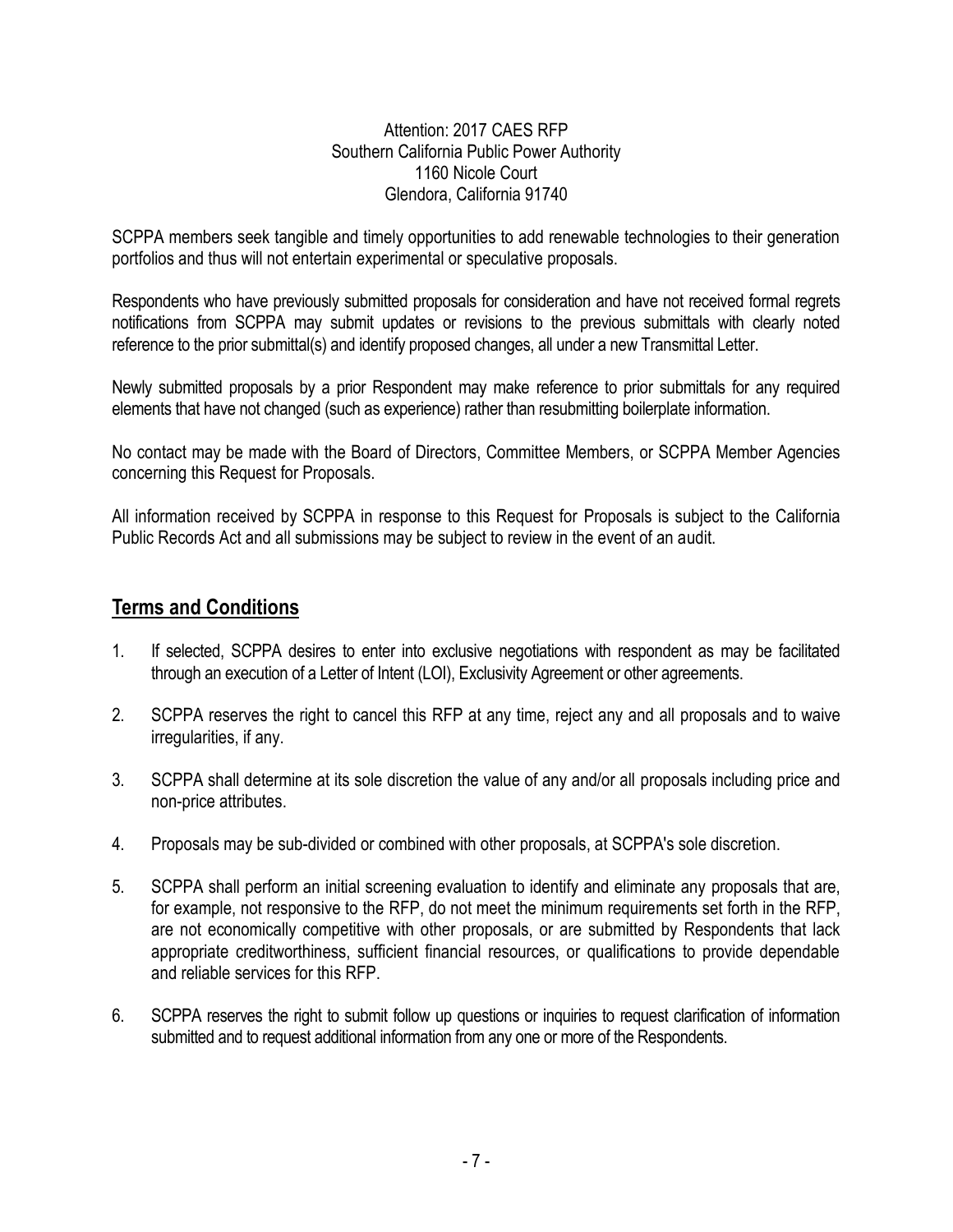- 7. SCPPA reserves the right, without qualification and in its sole discretion, to accept or reject any or all proposals for any reason without explanation to the Respondent, or to make any award to that Respondent, who, in the opinion of SCPPA, will provide the most value to SCPPA and its Members.
- 8. SCPPA may decline to enter into any potential engagement agreement or contract with any Respondent, terminate negotiations with any Respondent, or to abandon the request for proposal process in its entirety.
- 9. Those Respondents who submit proposals agree to do so without legal recourse against SCPPA, its Members, their directors, officers, employees and agents for rejection of their proposal(s) or for failure to execute or act on their proposal for any reason.
- 10. SCPPA shall not be liable to any Respondent or party in law or equity for any reason whatsoever for any acts or omissions arising out of or in connection with this RFP.
- 11. SCPPA shall not be liable for any costs incurred by any Respondents in preparing any information for submission in connection with this RFP process or any and all costs resulting from responding to this RFP. Any and all such costs whatsoever shall remain the sole responsibility of the Respondent.
- 12. SCPPA may require certain performance assurances from Respondents prior to entering into negotiations for work that may result from this RFP. Such assurances may potentially include a requirement that Respondents provide some form of performance security.
- 13. Prior to contract award, the successful Respondent may be asked to supply a detailed breakdown of the applicable overheads and fringe benefit costs that are part of the labor rates and other direct costs associated with the services to be performed.
- 14. SCPPA Members, either collectively or individually may contact Respondents to discuss or enter into negotiations regarding a proposal. SCPPA is not responsible or liable for individual Members interactions with the Respondent which are not entirely conducted through SCPPA or at SCPPA"s option or election to engage the Respondent as defined within the RFP.
- 15. Submission of a Proposal constitutes acknowledgement that the Respondent has read and agrees to be bound by the terms and specifications of this RFP and any addenda subsequently issued by SCPPA.
- 16. Information in this RFP is accurate to the best of SCPPA's and its Members" knowledge but is not guaranteed to be correct. Respondents are expected to complete all of their due diligence activities prior to entering into any final contract negotiations with SCPPA.
- 17. SCPPA reserves the right to enter into an agreement with more than one Respondent, to choose not to contract with any Respondent with respect to one or more categories of services, and to choose to suspend this RFP or to issue a new RFP that would supersede and replace this RFP.
- 18. SCPPA reserves the right to negotiate definitive agreements including but not limited to power purchase agreements and other agreements with a Respondent with any and all terms and conditions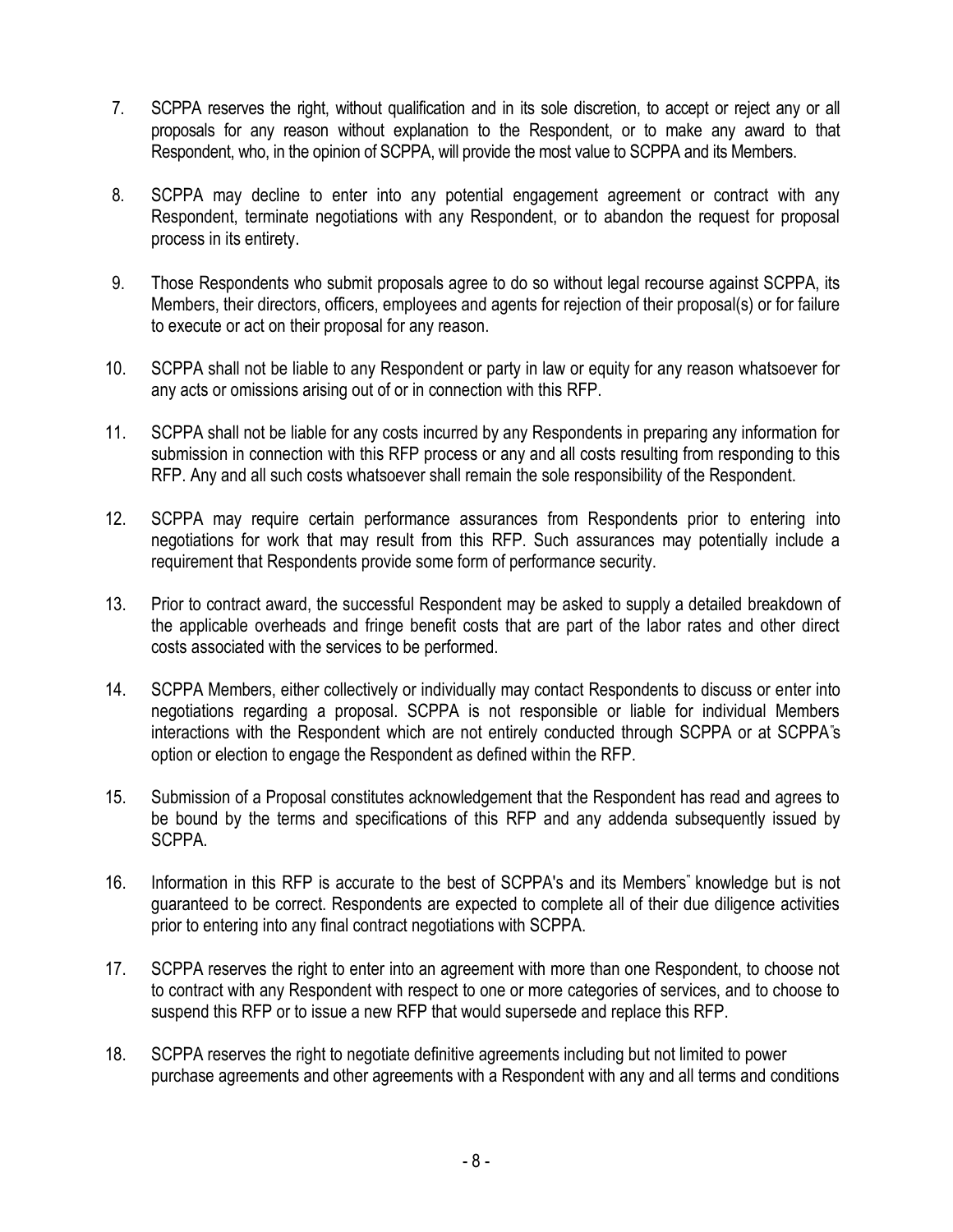that SCPPA and/or its Members deem appropriate or desirable, whether or not such terms or conditions are specifically set forth in this RFP.

19. SCPPA reserves the right to propose that other publicly-owned utilities that are not SCPPA Member Agencies be included in certain contracts.

## **Additional Requirements for Proposal**

- 1. **Consideration of Responses:** Submitted proposals should be prepared simply and economically, without the inclusion of unnecessary promotional materials. Proposals submitted in hardcopy form should be submitted on recycled paper that has a minimum of thirty percent (30%) post-consumer recycled content and duplex copied (double-sided pages) where possible. (Applicable when the Los Angeles Department of Water and Power (LADWP) is a potential project participant)
- 2. **Insurance, Licensing, or other Certification:** If selected, the Respondent will be required to maintain sufficient insurance, licenses, or other required certifications for the type of work being performed. SCPPA or its Members may require specific insurance coverage to be established and maintained during the course of work and as a condition of award or continuation of contract.
- 3. **Non-Discrimination/Equal Employment Practices/Affirmative Action Plan:** If selected, the Respondent and each of its known subcontractors may be required to complete and file an acceptable Affirmative Action Plan. The Affirmative Action Plan may be set forth in the form required as a business practice by the Department of Water and Power of the City of Los Angeles which is SCPPA's largest Member. (Applicable when LADWP is a potential project participant)
- 4. **Prevailing Wage Rates:** If selected, the Respondent will be required to conform to prevailing wage rates when applicable to the work being performed. Workers in California shall be paid not less than prevailing wages pursuant to determinations of the Director of Industrial Relations as applicable in accordance with the California Labor Code. To access the most current information on effective determination rates, Respondent shall contact:

Department of Industrial Relations Division of Labor Statistics and Research PO Box 420603, San Francisco, CA 94142-0603 Division Office Telephone: (415) 703-4780 Prevailing Wage Unit Telephone: (415) 703-4774 Web: <http://www.dir.ca.gov/dlsr/DPreWageDetermination.htm>

- 5. **Child Support Policy:** If selected, Respondent may be required to comply with the City of Los Angeles Ordinance No. 172401, which requires all contractors and subcontractors performing work to comply with all reporting requirements and wage earning assignments and wage earning assignments relative to court ordered child support. (Applicable when LADWP is a potential project participant)
- 6. **Supplier Diversity:** Respondents may be required to take reasonable steps to ensure that all available business enterprises, including Small Business Enterprises (SBEs), Disadvantaged Business Enterprises (DBEs), Women-Owned Business Enterprises (WBEs), Minority-Owned Business Enterprises (MBEs), Disabled Veteran Business Enterprises (DVBEs), Lesbian, Gay, bisexual, or Transgender Business